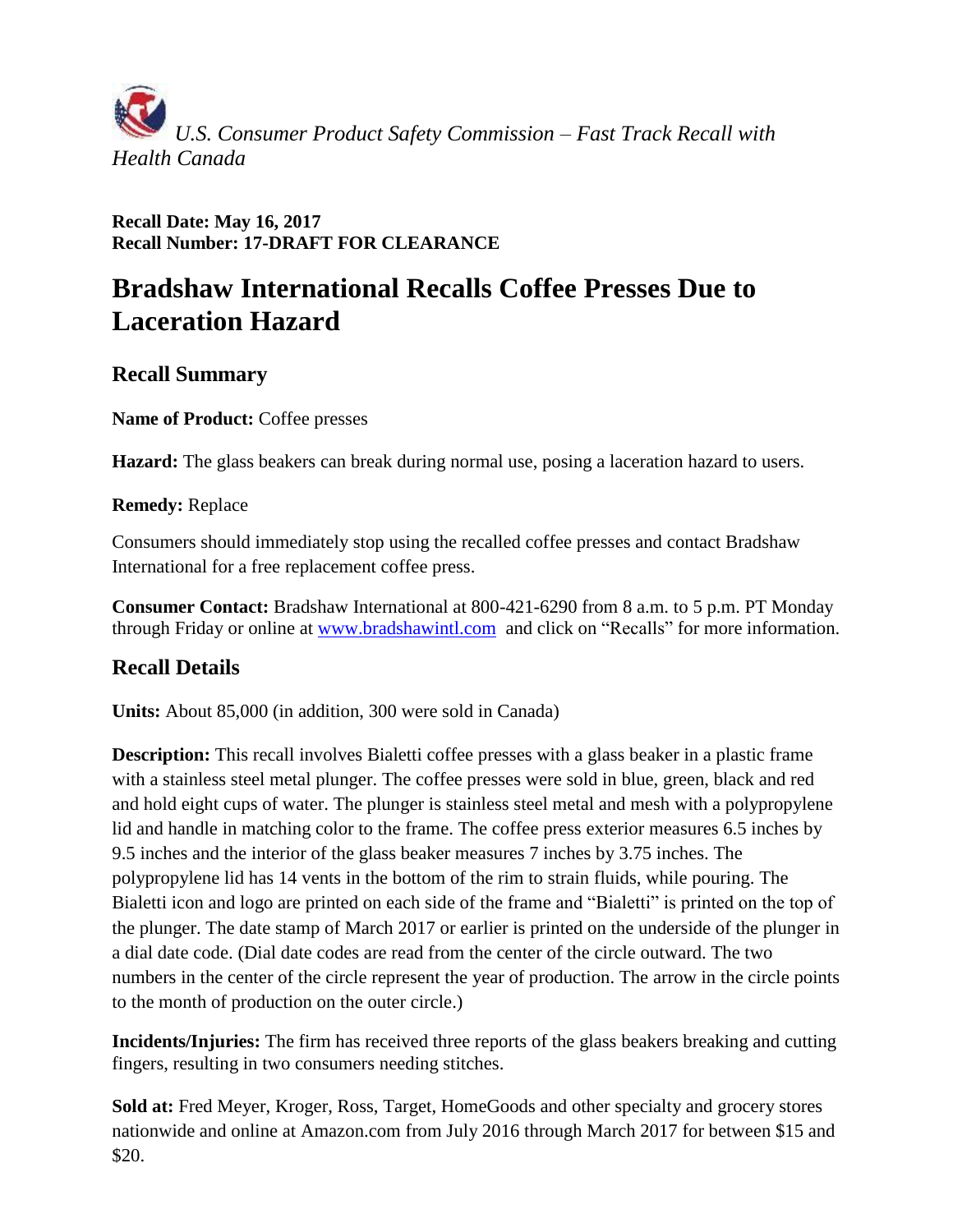**Importer:** Bradshaw International Inc., of Rancho Cucamonga, Calif.

## **Manufactured in: China**

Note: Health Canada's press release is available at: http://www.healthycanadians.gc.ca/recall-alert-rappel-avis/indexeng.php?utm\_source=rsa\_15&utm\_medium=feature\_en&utm\_campaign=hc\_features

## **Photos**

Photo 1: Bialetti coffee press in green



Photo 2: Bialetti coffee press in black

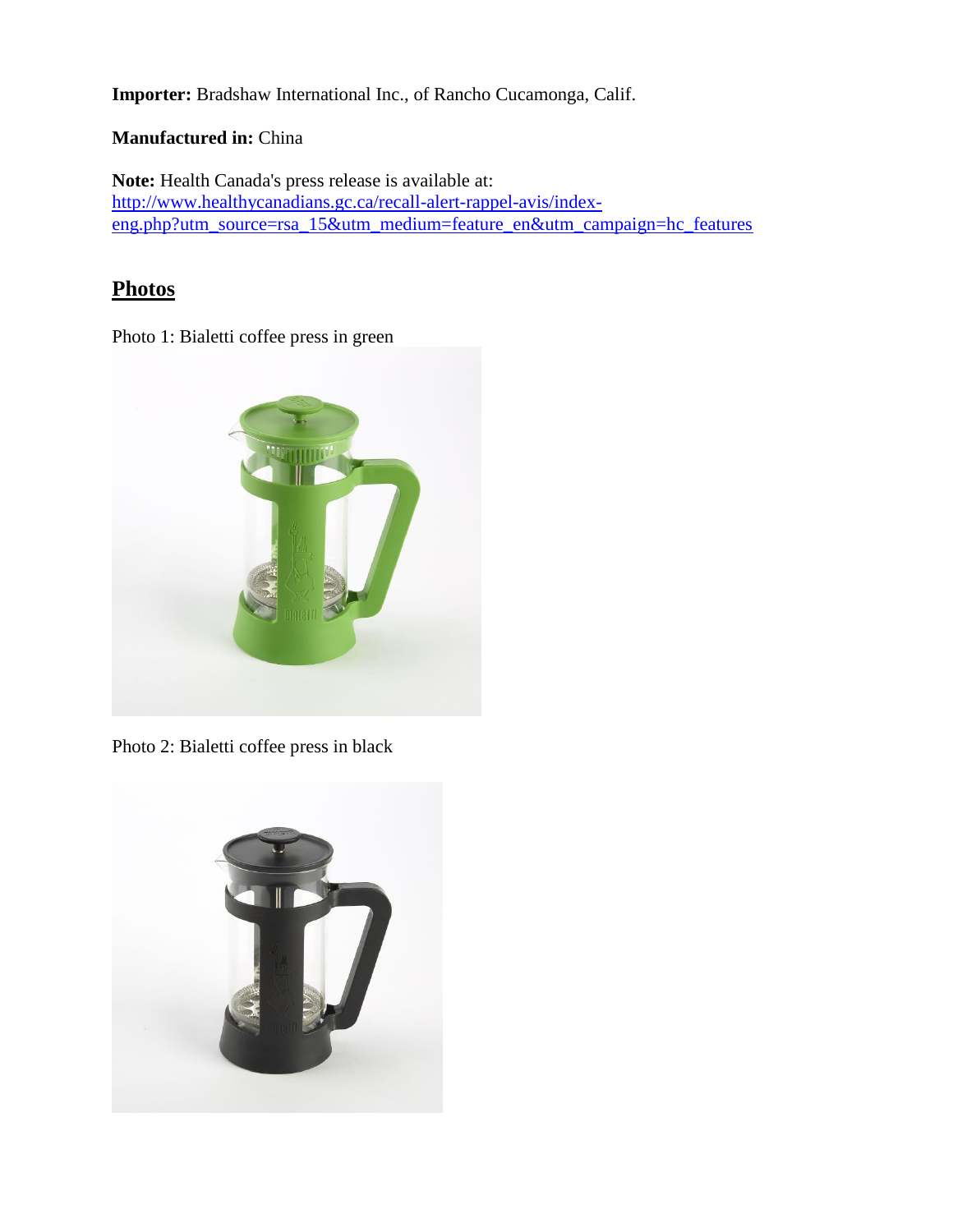Photo 3: Bialetti coffee press in red



Photo 4: Bialetti coffee press in blue

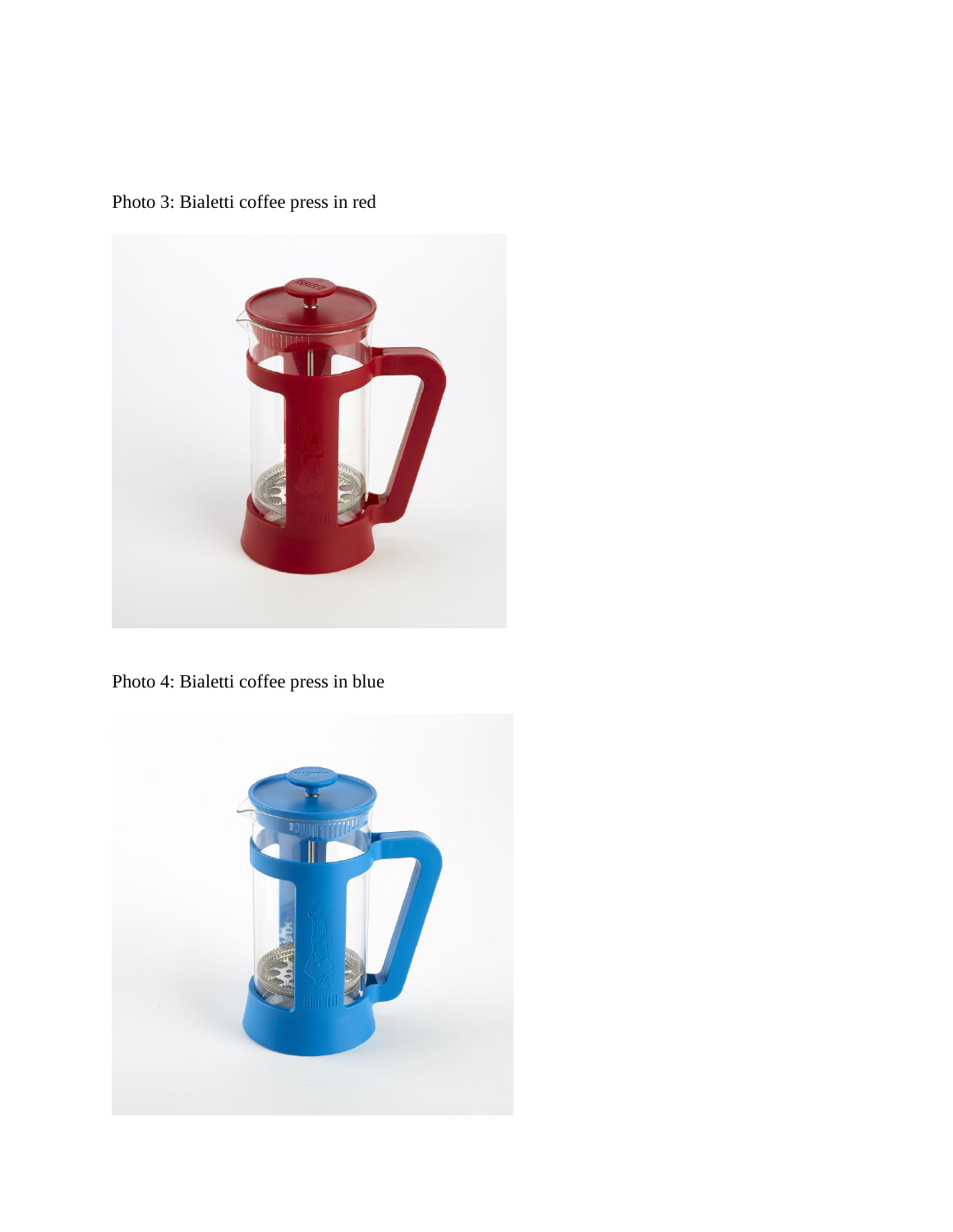Photo 5: Bialetti coffee press in packaging



Photo 6: The date code dial is printed on the inside of the Bialetti coffee press plunger lid.